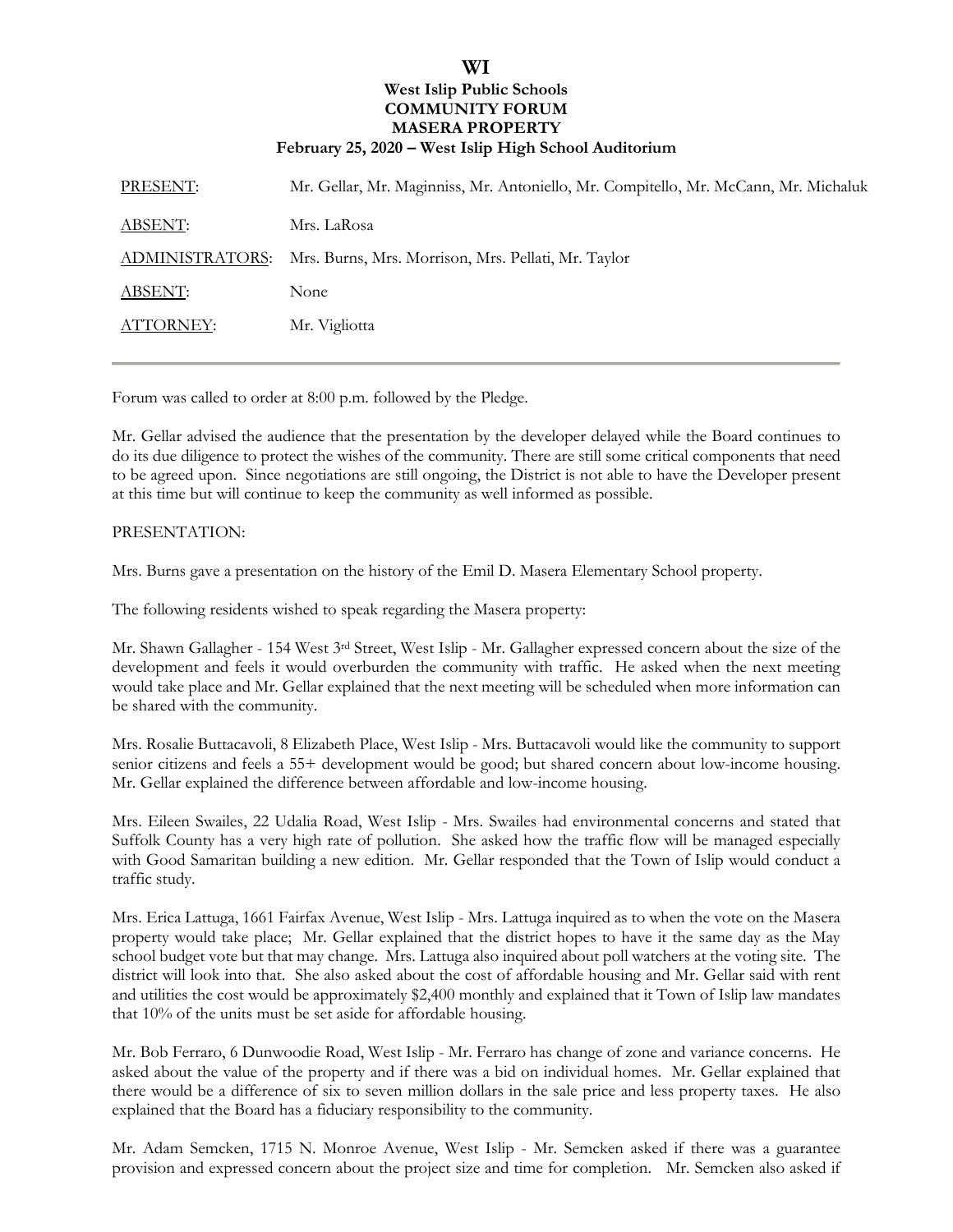the smaller firehouse would oversee the development. West Islip Fire Chief Kevin Parrett explained that the fire department is one department that covers the entire town. Mr. Semcken asked if the district owned the Senior Citizen Center; Mrs. Burns explained that the Town of Islip owns the Higbie Lane Center but the school district owns the property in the back.

Mr. Ed Ragan, 294 Hunter Avenue, West Islip - Mr. Ragan asked if any longitudinal studies had recently been completed. Mrs. Burns responded that a demographic study was done in 2011 and was updated in 2016. Mrs. Burns advised that enrollment continues to decline and the district monitors enrollment closely. Mr. Gellar explained that there are two additional buildings that are being leased until 2027 and 2028 and if enrollment changes, they can be repurposed. Mr. Ragan asked if there was a financial projection on renting vs. selling the property; Mr. Gellar responded that the Masera building is in need of costly repairs that would have to be made to rent the property, so selling is in the best interest of the community.

Michele and Bob Punzi, 1824 Jackson Avenue, West Islip - Mr. and Mrs. Punzi do not trust the Town of Islip and Atlantic Auto Mall (their backdoor neighbor). They do not have a problem with senior housing but are concerned about traffic on the side streets. Mr. Gellar advised that there would be no entrances or exits on any of the side streets.

Mr. Edward Donohue, 148 Dunwoodie, West Islip - Mr. Donohue asked if two schools could be consolidated and Masera reopened. Mr. Gellar spoke about the upgrades already done in the other district buildings and that it would not be beneficial to the community to invest in Masera.

Mr. John Howard, 36 Penny Street, West Islip - Mr. Howard asked if the Board or administration had any previous dealings with the developer; Mr. Gellar responded no and said the developer was highly regarded. Mr. Howard inquired as to when the longitudinal surveys were competed. Mrs. Burns responded. He asked who maintains and inspects the building and why isn't it economical to renovate; Mrs. Burns explained that district staff maintains the building and inspects the premises regularly and also in accordance with state and county requirements.

Karen Boyle, 37 Anderson Avenue, N. Babylon - Mrs. Boyle expressed the many problems her community has with drugs and alcohol and was projecting these problems could occur in West Islip if there was low income housing. Mr. Gellar explained that the 55+ development would have an allotment for affordable housing and explained the difference between affordable housing and low-income housing.

Mrs. Angela Demeo, West Islip - Mrs. Demeo complained about the many issues where she lives: intoxicated people near her home, urgent care, community dealership, sober house, homeless man at bus stop. She feels a 55 + development still has many people going to work and traffic would be a problem and inquired as to why the traffic study would be done after the developer gets the bid and not before.

Mr. Bill Gaeta, 94 Jean Road, West Islip – Mr. Gaeta had tax abatement questions and Mr. Gellar explained that this topic falls under the authority of the Town of Islip.

Mr. Michael Santos, 26 Harvest Lane, West Islip - Mr. Santos asked who paid for repairs at Masera; Mr. Gellar responded that BOCES paid for all repairs. Mr. Santos asked if the district floated a bond; Mr. Gellar responded that the community approved a bond in 2015 and the work continues. Mr. Santos asked if his tax bill would be reduced by proceeds from the sale; Mrs. Pellati explained that the revenue would be placed in a Reserve for Tax Reduction to offset the tax levy over a period of up to 10 years.

Mrs. Maria Pecorale, 15 Celano Lane, West Islip - Mrs. Pecorale wanted to respond to the derogatory comments about senior housing. Mrs. Pecorale raised her children here and recently lost her husband. She would rather see a senior development than a strip mall. She does not feel seniors will bring drugs to the community and instead will be taking naps and watching television. Mrs. Pecorale feels a senior development will be positive for the community.

John Delaney, West Islip - Mr. Delaney stated Paumanok Elementary Sschool had 500 students and 40 buses a day and that a senior development would not impact the area any more than in the past and would help the community. He expressed how he would like to stay in West Islip but \$2,400 a month is still not affordable.